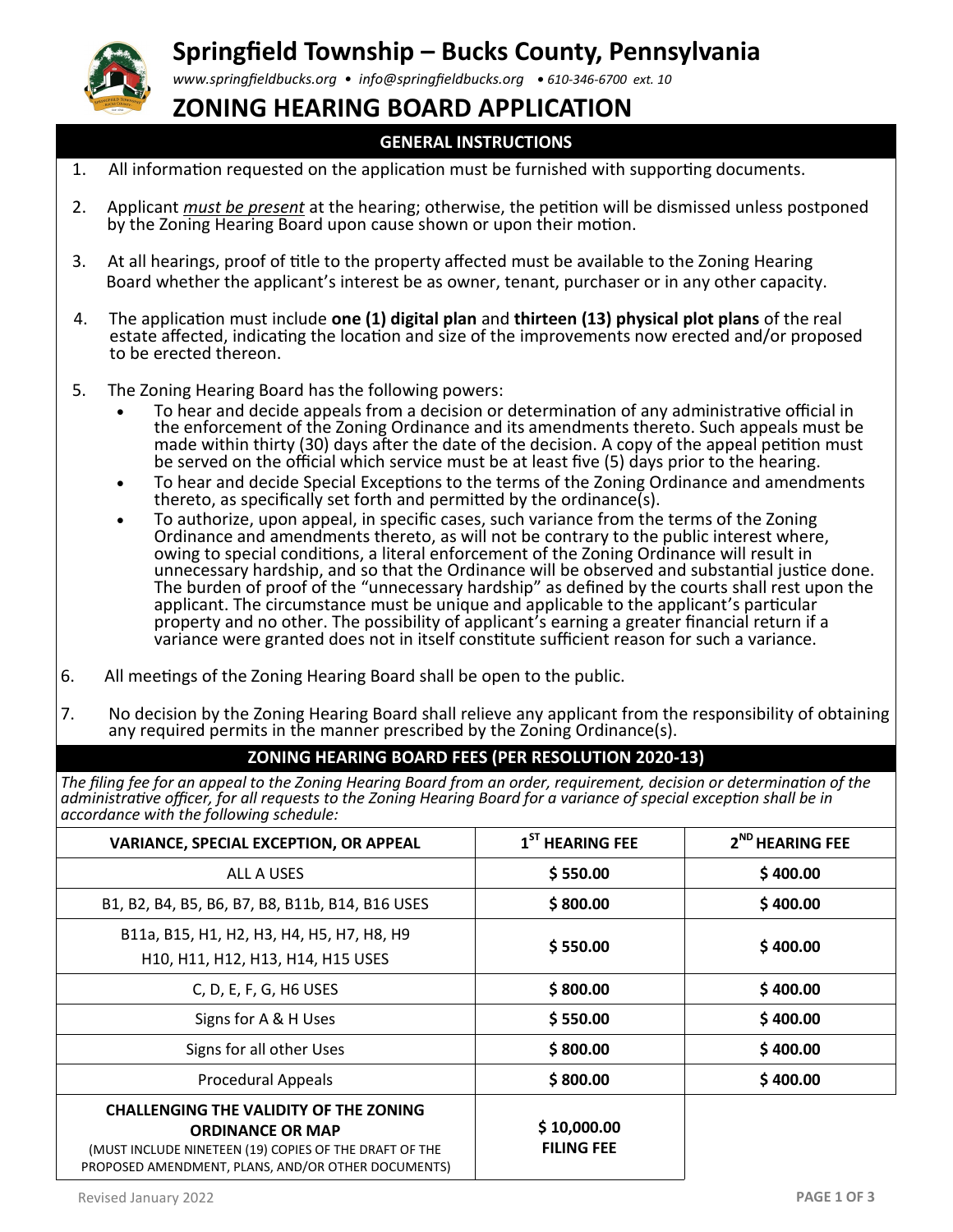# **Springfield Township – Bucks County, Pennsylvania**

*www.springfieldbucks.org • info@springfieldbucks.org • <sup>610</sup>-346-6700 ext. 10* 

## **ZONING HEARING BOARD APPLICATION**

ALL APPLICATIONS MUST INCLUDE **THIRTEEN (13) PLOT PLANS** OF THE REAL ESTATE AFFECTED, INDICATING THE LOCATION AND SIZE OF THE IMPROVEMENTS NOW ERECTED AND/OR PROPOSED TO BE ERECTED THEREON. **ONE (1) DIGITAL SET** OF PLANS IS ALSO REQUIRED. APPLICATIONS WILL **NOT** BE REVIEWED UNTIL

| PLANS, FEES, AND NOTARIZED FORMS ARE COLLECTED BY SPRINGFIELD TOWNSHIP ZONING DEPARTMENT.                                                                                                                                                                                           |                                                         |                    |                     |  |  |
|-------------------------------------------------------------------------------------------------------------------------------------------------------------------------------------------------------------------------------------------------------------------------------------|---------------------------------------------------------|--------------------|---------------------|--|--|
| <b>1. APPLICATION TYPE</b>                                                                                                                                                                                                                                                          |                                                         |                    |                     |  |  |
| <b>BRIEFLY DESCRIBE NATURE OF REQUEST:</b>                                                                                                                                                                                                                                          |                                                         |                    |                     |  |  |
|                                                                                                                                                                                                                                                                                     |                                                         |                    |                     |  |  |
|                                                                                                                                                                                                                                                                                     |                                                         |                    |                     |  |  |
| THE UNDERSIGNED HEREBY (select all that may apply):<br>$\square$ APPEALS THE ACTION OF THE ZONING OFFICER<br>$\Box$ REQUESTS A SPECIAL EXCEPTION<br><b>Q CHALLENGES THE VALIDITY OF THE ZONING ORDINANCE OR MAP</b><br>$\Box$ REQUESTS A VARIANCE<br>$\Box$ OTHER (PLEASE EXPLAIN): |                                                         |                    |                     |  |  |
| 2. PROPERTY / SITE INFORMATION (PLOT PLAN MUST BE INCLUDED)                                                                                                                                                                                                                         |                                                         |                    |                     |  |  |
| SITE LOCATION:                                                                                                                                                                                                                                                                      | TAX MAP PARCEL #: 42 -                                  |                    |                     |  |  |
| CITY:                                                                                                                                                                                                                                                                               | STATE: PA ZIP:                                          | $\Box$ RESIDENTIAL | <b>Q</b> COMMERCIAL |  |  |
| PLEASE LIST ADDITIONAL PARCELS INVOLVED (IF ANY):                                                                                                                                                                                                                                   |                                                         |                    |                     |  |  |
| <b>3. ZONING DISTRICT</b>                                                                                                                                                                                                                                                           |                                                         |                    |                     |  |  |
| <b>QWATERSHED QAGRICULTURE QRESOURCE PROTECTION QRURAL RESIDENTIAL QDEVELOPMENT</b>                                                                                                                                                                                                 |                                                         |                    |                     |  |  |
| <b>QVILLAGE COMMERCIAL QVILLAGE RESIDENTIAL QHIGHWAY COMMERICAL QPLANNED INDUSTRIAL</b>                                                                                                                                                                                             |                                                         |                    |                     |  |  |
| <b>□SCENIC OVERLAY □HISTORICAL RESOURCE □SOURCEWATER/WELLHEAD PROTECTION</b>                                                                                                                                                                                                        |                                                         |                    |                     |  |  |
| 4. PLEASE DESCRIBE RELEVANT SITE CONDITIONS OR EASEMENTS ON THE PROPRERTY:                                                                                                                                                                                                          |                                                         |                    |                     |  |  |
|                                                                                                                                                                                                                                                                                     |                                                         |                    |                     |  |  |
|                                                                                                                                                                                                                                                                                     |                                                         |                    |                     |  |  |
|                                                                                                                                                                                                                                                                                     | 5. CURRENT & PROPOSED USE(S)                            |                    |                     |  |  |
| DESCRIBE THE PRESENT USE(S) OF THE PROPERTY:                                                                                                                                                                                                                                        | DESCRIBE PROPOSED IMPROVEMENTS / CHANGES OF USE:        |                    |                     |  |  |
| <b>6. CONTACT INFORMATION</b>                                                                                                                                                                                                                                                       |                                                         |                    |                     |  |  |
| <b>PROPERTY OWNER NAME(S):</b>                                                                                                                                                                                                                                                      |                                                         | PHONE:             |                     |  |  |
| <b>MAILING ADDRESS:</b>                                                                                                                                                                                                                                                             | CITY:                                                   | STATE:             | ZIP:                |  |  |
| EMAIL:                                                                                                                                                                                                                                                                              | MAY WE EMAIL YOU REGARDING THIS APPLICATION? □ YES □ NO |                    |                     |  |  |
| <b>APPLICANT (IF NOT OWNER):</b><br>PHONE:                                                                                                                                                                                                                                          |                                                         |                    |                     |  |  |
| <b>MAILING ADDRESS:</b>                                                                                                                                                                                                                                                             | CITY:                                                   | STATE:             | ZIP:                |  |  |
| EMAIL:                                                                                                                                                                                                                                                                              | MAY WE EMAIL YOU REGARDING THIS APPLICATION? Q YES Q NO |                    |                     |  |  |
| IF APPLICANT IS NOT THE OWNER, STATE APPLICANT'S AUTHORITY TO TITLE INTEREST (DOCUMENTATION MUST BE<br>INCLUDED WITH APPLICATION):                                                                                                                                                  |                                                         |                    |                     |  |  |